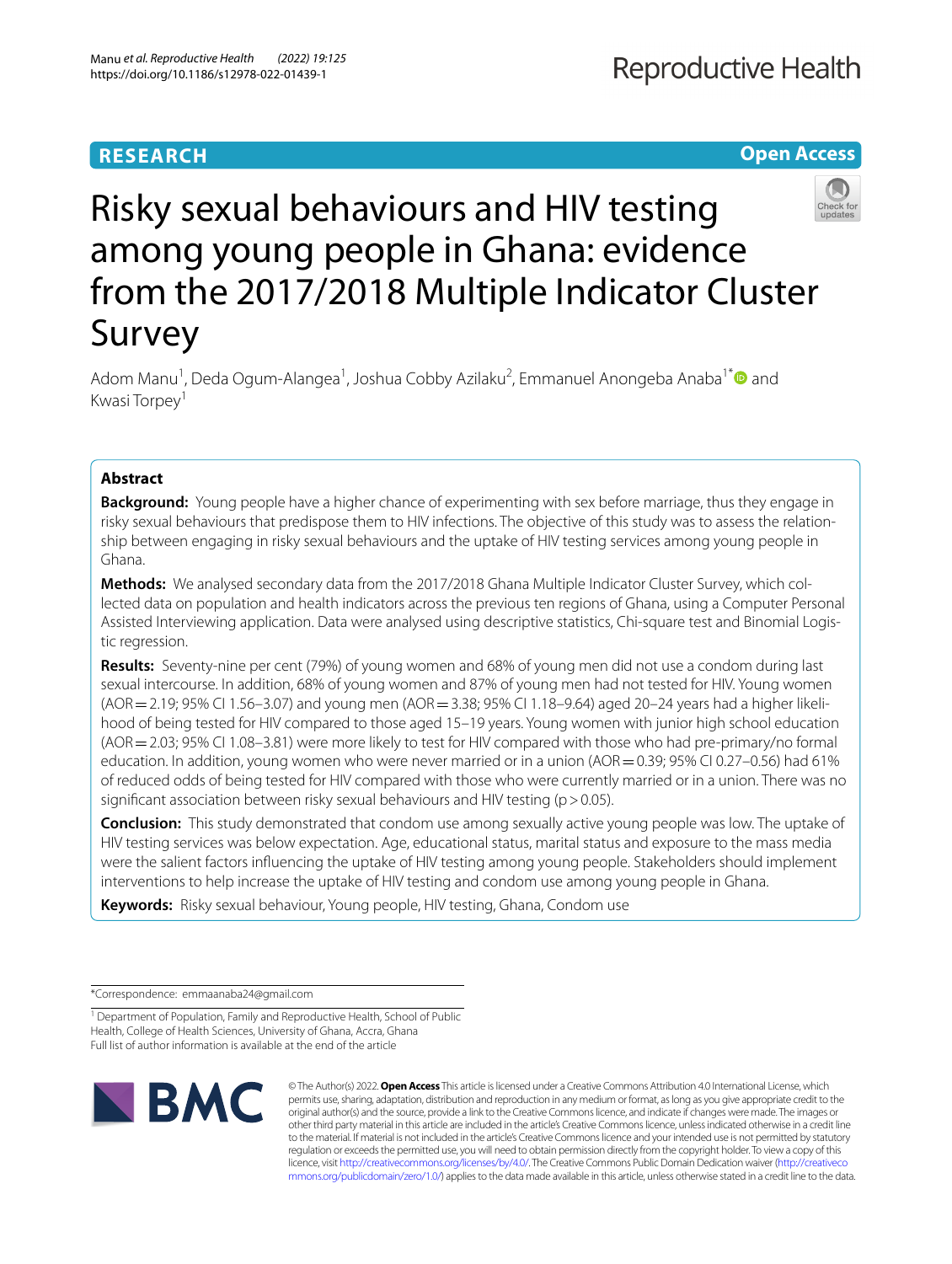## **Plain Language summary**

Sub-Sahara Africa is the only region in the world where the number of young people continues to increase greatly. Many of the new HIV infections among young people across the world happen in sub-Saharan Africa. Young people engage in unsafe sexual behaviours, such as having sex without a condom, beginning sexual intercourse at an early age and having sex with many partners, which increases their chance of getting infected with HIV. Testing for HIV helps in the early discovery of the virus which is crucial for effective HIV management and prevention. Increasing HIV testing is one of the health issues cherished by global health leaders. However, little is known about whether young people who engage in unsafe sexual behaviours utilize HIV testing services. The analysed data were collected as part of the 2017/2018 Multiple Indicator Cluster Survey across all the regions of Ghana. Our fndings showed that many of the sexually active young people who participated in the survey had not tested for HIV, hence did not know their HIV status. Making matters worse, many of them engaged in unsafe sexual behaviours, such as unprotected sexual intercourse. Young people aged 20–24 years, those with higher education and married young women were more likely to utilize HIV testing services. To help end HIV as a public health threat by 2030, it is very necessary for stakeholders to educate young people about the dangers associated with unsafe sexual behaviours as well as encourage them to know their HIV status.

## **Background**

Young people are persons between the ages of 10 and 24 years [[1\]](#page-7-0). Globally, sub-Sahara Africa (SSA) is the only region where the population of young people continues to grow considerably [[2\]](#page-7-1). Young people have a higher likelihood of experimenting with sex before marriage, hence they involve in sexual risk behaviours, such as multiple sexual partners, unprotected sexual intercourse, early sexual initiation and casual sex  $[3, 4]$  $[3, 4]$  $[3, 4]$  $[3, 4]$ . In SSA, the median age of sexual debut ranges between 16–18 years, yet it is one of the regions with low contraceptive uptake among young people. In Ghana, risky sexual behaviours among young people are common. In 2020 alone, 110,000 teenage pregnancies occurred in the country, equivalent to 301 pregnancies every day and 31 pregnancies every hour [[5\]](#page-7-4). This is evident that young people in Ghana are sexually active and engage in unprotected sexual intercourse [[6\]](#page-7-5). Risky sexual behaviours are associated with being male, being single, being employed, having lower educational status, using substances and alcohol and watching pornographic videos [\[4](#page-7-3), [7\]](#page-7-6).

Young people who engage in risky sexual behaviours are predisposed to several sexual and reproductive health problems, including sexually transmitted infections such as HIV [[3,](#page-7-2) [8\]](#page-7-7). Although the prevalence of HIV/AIDS has reduced worldwide, approximately 50% of all HIV incidences occur among young people. A substantial proportion (more than 80%) of the new HIV cases occur among young people in SSA [\[8](#page-7-7)]. As of 2014, the national prevalence of HIV infections among young people in Ghana was 1.5% for young women and 0.2% for young men [\[9](#page-7-8)]. The prevalence of HIV infections among young people in Ghana is lower than the prevalence in other SSA countries, which may be due to the low uptake of HIV testing services [\[10\]](#page-7-9). HIV testing is crucial for the control and management of the disease  $[11]$  $[11]$ . It is an entry point for many prevention interventions and an essential strategy for accessing health care and treatment among people living with HIV/AIDS. It also helps in reducing HIV transmission and improving health outcomes [\[12\]](#page-7-11). Young people remain at the midpoint of HIV infection, in terms of transmission, vulnerability and impact. Young people will determine the course of the HIV epidemic, making them a priority for HIV/AIDS programmes [[13\]](#page-7-12). Studies have shown that the uptake of HIV testing services among young women was associated with educational status, marital status, multiple sexual partners, sexually transmitted infections, visits to health facilities, alcohol use, living in urban areas and antenatal visits  $[11, 14]$  $[11, 14]$  $[11, 14]$  $[11, 14]$ . Also, gender, age at frst sex, knowledge of HIV, exposure to mass media, awareness of HIV testing and age were associated with the uptake of HIV testing services among young people [\[15,](#page-7-14) [16](#page-7-15)].

In Ghana, the prevalence of HIV testing among young people is low (less than 50%) [[17,](#page-7-16) [18\]](#page-7-17), which suggest that a majority of young people do not know their HIV status. This poses a challenge to achieving global HIV/ AIDS-related targets, including Target 3.3 of the United Nations Sustainable Development Goals (ending HIV as a public health threat by 2030) and the UNAIDS 95-95- 95 target, where 95% of persons living with HIV know their status, 95% of persons who know their status are put on sustained antiretroviral therapy and 95% of persons on treatment have their viral load suppressed by 2025 [[19\]](#page-7-18). Currently, in Ghana, 58% of persons infected with HIV know their status, which is far below the 95% target  $[20]$  $[20]$ . In the quest to achieve the global targets, the Ghana AIDS Commission and other stakeholders have rolled out some programmes (i.e. Know Your Status, Free-to-Shine and Heart-to-Heart campaigns), which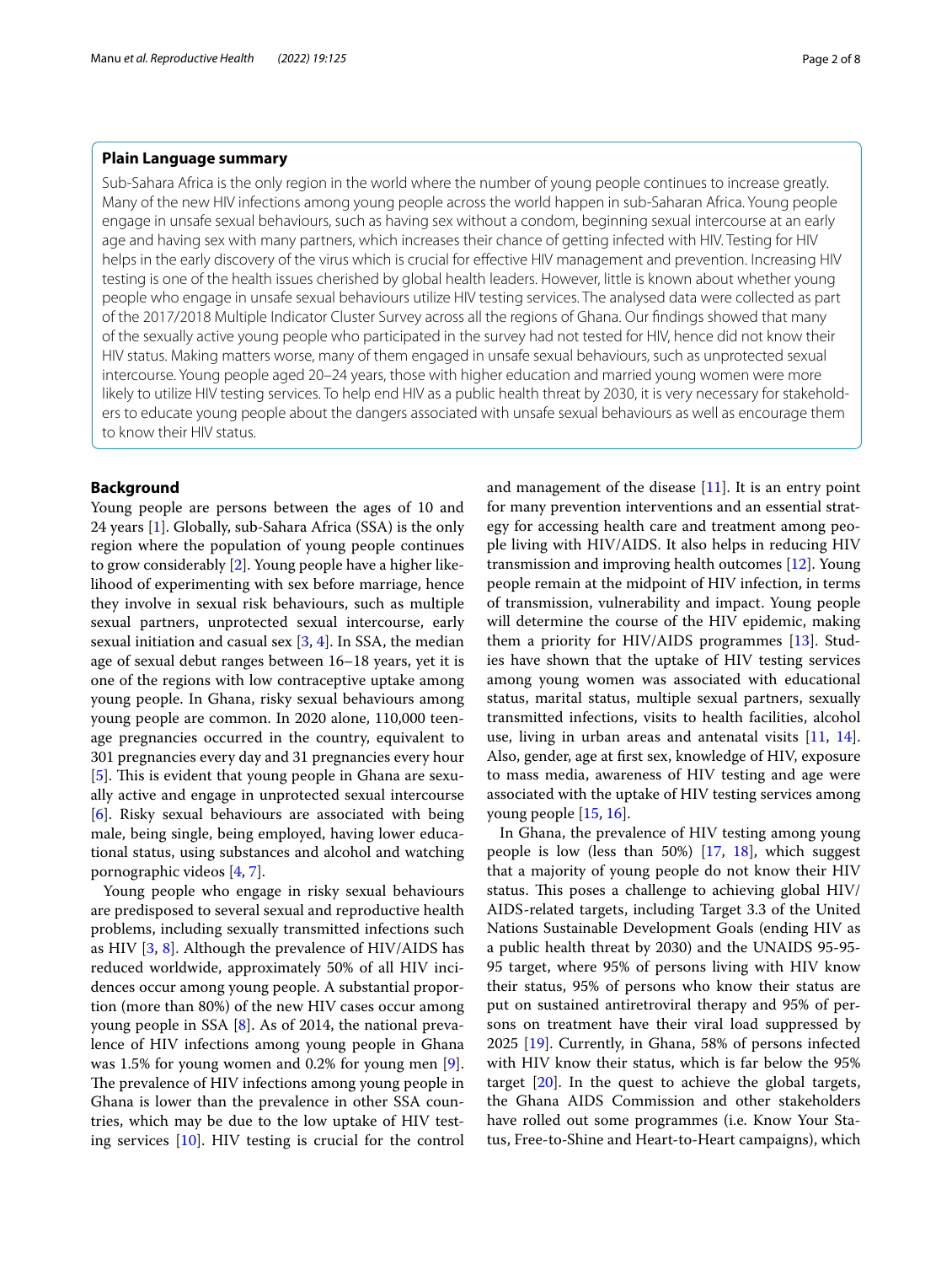among other things, aim at increasing the uptake of HIV testing services  $[20]$  $[20]$ . Therefore, there is a need to assess the efectiveness of these programmes using recent and nationally representative data. Prior studies among young people in Ghana are limited and outdated [[18](#page-7-17)] or focused on specific geographical regions  $[17]$  $[17]$ . Therefore, little is known about risky sexual behaviours and HIV testing among young people in Ghana. Findings from this study will help inform sexual health and HIV policies and programmes. The objective of this study was to assess the relationship between engaging in risky sexual behaviours and the uptake of HIV testing services among young people, using data from the 2017/2018 Ghana Multiple Indicator Cluster Survey (MICS), a nationally representative study.

## **Methods**

## **Data source and study design**

We obtained the 2017/2018 Ghana MICS data from UNICEF through a formal request. Permission to use the anonymized data was granted by UNICEF. The 2017/2018 MICS collected data on population and health indicators using Computer-Assisted Personal Interviewing (CAPI) across all the previous ten administrative regions of Ghana. The protocols for the 2017/2018 MICS were approved by the Ghana Health Service Ethics Review Committee. Verbal consent was obtained from all adult participants before questionnaires were administered. For participants between the ages of 15–17 years, consent was obtained from their caretakers or parents. All participants were assured of voluntary participation, confdentiality and anonymity of information, as well as the free-will to withdraw from the interview at any point.

#### **Population and sampling**

The target population for the 2017/2018 MICS were Ghanaians between the ages of 15–49 years. A twostage sampling technique was employed to select the participants. First, 660 enumeration areas/clusters were selected from the 2010 Population and Houses Census list proportional to size. The next stage of the recruitment process involved the selection of 13,202 households using systematic random sampling of which 12,886 were interviewed. Women between the ages of 15–49 years in the selected households were eligible for the women survey. Exactly, 14,609 women were identifed in the selected households, of which 14,374 were interviewed, equivalent to a 98.4% response rate. A total number of 5476 men (15–49 years) were subsampled, of which 5323 were interviewed, equivalent to a 97.2% response rate. Data collection was done by trained feldworkers. Data collection began on 15th October 2017 and ended on 15th January 2018.

## **Defnition of variables**

The main outcome variable of interest in this study was the uptake of HIV testing services. This was a single item (*I don't want to know the results, but have you ever been tested for HIV?)*, originally coded as 'Yes' = 1 and 'No' = 2 and 'No response'  $=$  9. In this study, the outcome variable was recoded as 'Yes' = 1 and 'No' = 0, and 'No response' dropped from the dataset. The covariates included risky sexual behaviours which were measured using three items: age of frst sexual intercourse (discrete variable), condom use at last sexual intercourse ('Yes' = 1 and  $'No' = 2$ , 'No response' = 9) and sex with any other man/ woman in the last twelve months ('Yes' = 1 and 'No' = 2, 'No response'=9). Age of frst sexual intercourse was recoded as  $(8-14 \text{ years} = 1 \text{ 'early sexual debut' and}$ 15–24 years=2 'late sexual debut'). Socio-demographic factors included: age of respondent, educational status, marital status, household wealth index, region and type of place of residence. Exposure to mass media was assessed using three items: frequency of reading newspapers, listening to a radio and watching television. Details about the 2017/2018 MICS are provided elsewhere [\[21](#page-7-20)].

#### **Statistical analysis**

This study focused on persons between the ages of 15–24 years, therefore observations for persons between the ages of 25–49 years were dropped from the dataset prior to the analysis. The target group were young people who had sex in the last 12 months of the survey. In this regard, observations for young people who never had sex and those who did not have sex in the last 12 months and 'no response' were dropped from the data fles. In all, 12,348 observations were dropped from the women data fle and 4621 from the men data fle. A weighted sample size of 1702 for young women and 734 for young men were included in the analysis. Data were analysed at three levels, including univariate, bivariate and multivariable. Descriptive statistics such as frequency, percentage, mean and standard deviation were computed at the univariate level, while the Chi-square test was computed at the bivariate level to check for associations between variables. Finally, Binomial Logistic Regression was computed at the multivariable level to identify signifcant predictors of HIV testing. We adjusted for clustering, stratifcation and sample weight using the 'svy' STATA command. Adjusted odds ratios were reported at the 95% confdence interval and the 0.05 signifcance level.

## **Results**

## **Descriptive statistics**

It was found that the majority of the young women were aged 20–24 years (62%) and 44% had obtained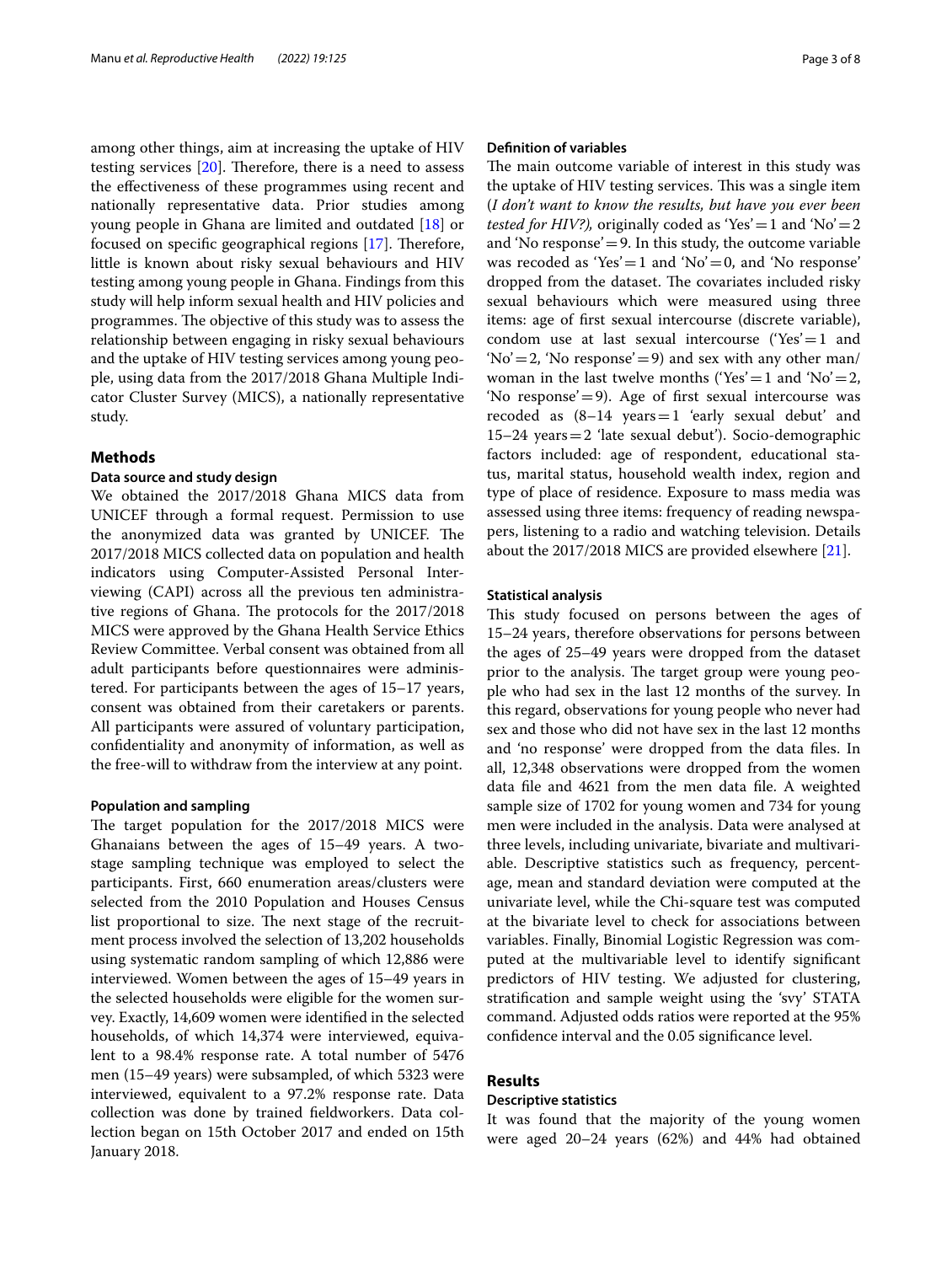junior high school education. Also, more than half of the young women were unmarried (66%) and resided in rural areas (52%), while 17% were in the poorest wealth index. Regarding exposure to mass media, eight in ten young women did not read newspapers, 33% did not listen to radio, while 20% did not watch television. On the other hand, more than half of the young men were aged 20–24 years and 41% had junior high school education. Eight in ten young men were unmarried, 16% were in the poorest wealth index and 52% lived in rural areas. About eight in ten (78%) young men did not read newspapers, 14% did not listen to radio and 13% did not watch television. Regarding risky sexual behaviours, 7% of the young women had multiple sexual partners, while 79% did use a condom during last sexual intercourse. The prevalence of early sexual debut was 17% and 13% among young women and young men respectively. Exactly 68% of the young men did not use a condom during last sexual intercourse, while 20% had multiple sexual partners. We also found that the majority of the young women (68%) and the young men (87%) had not tested for HIV (Table [1\)](#page-3-0).

## **Association between risky sexual behaviours and HIV testing among young people**

It was found that 30% of young women who had multiple sexual partners had tested for HIV. Exactly 34% of young women who did not use a condom at last sexual intercourse had tested for HIV, while 34% of young women who had early sexual debut had tested for HIV. On the other hand, 12% of young men who had multiple sexual partners had tested for HIV. Similarly, 12% of young men who did not use a condom at last sexual intercourse had tested for HIV, while 7% of young men who had early sexual debut had tested for HIV. There was no statistically signifcant association between risky sexual behaviours and HIV testing  $(p > 0.05)$  (Table [2\)](#page-4-0).

## **Predictors of HIV testing among young people in Ghana**

The result showed that both young women  $(AOR = 2.19;$ 95% CI 1.56–3.07) and young men (AOR=3.38; 95% CI 1.18–9.64) aged 20–24 years had a higher likelihood of being tested for HIV compared to those aged 15–19 years. In addition, young women with at least junior high school education (AOR=2.03; 95% CI 1.08–3.81) were more likely to test for HIV compared with those who had pre-primary or no formal education. Young women who were never married or in a union had 61% of reduced odds of being tested for HIV compared with those who were currently married or in a union. Further, young women in the Northern Region had 48% reduced odds of being tested compared with those from the Western Region. On the other hand, young men with higher education were 6.6 times more likely to be tested

## <span id="page-3-0"></span>**Table 1** Participants' characteristics

| Characteristic                      | Young women<br>n (%) | Young men<br>n (%) |
|-------------------------------------|----------------------|--------------------|
| Age (years)                         |                      |                    |
| $15 - 19$                           | 653 (38)             | 209 (28)           |
| $20 - 24$                           | 1049 (62)            | 525 (72)           |
| Educational status                  |                      |                    |
| Pre-primary/no education            | 95 (6)               | 26(4)              |
| Primary                             | 244 (14)             | 97 (13)            |
| Junior high                         | 752 (44)             | 301 (41)           |
| Senior high                         | 542 (32)             | 282 (38)           |
| Higher                              | 69(4)                | 28 (4)             |
| Marital status                      |                      |                    |
| Currently married/in union          | 523 (31)             | 127 (17)           |
| Formerly married/in union           | 60(3)                | 19 (3)             |
| Never married/ in union             | 1119 (66)            | 588 (80)           |
| Wealth index                        |                      |                    |
| Poorest                             | 288 (17)             | 115 (16)           |
| Second                              | 354 (21)             | 136 (19)           |
| Middle                              | 401 (23)             | 191 (26)           |
| Fourth                              | 378 (22)             | 174 (24)           |
| Richest                             | 282 (17)             | 118 (16)           |
| Area of residence                   |                      |                    |
| Urban                               | 809 (48)             | 349 (48)           |
| Rural                               | 892 (52)             | 384 (52)           |
| Region                              |                      |                    |
| Western                             | 195 (11)             | 72 (10)            |
| Central                             | 170 (10)             | 50(7)              |
| Greater Accra                       | 216 (13)             | 52 (7)             |
| Volta                               | 157 (9)              | 66 (9)             |
| Eastern                             | 203 (12)             | 101(14)            |
| Ashanti                             | 338 (20)             | 241 (33)           |
| Brong-Ahafo                         | 180 (11)             | 64 (9)             |
| Northern                            | 171 (10)             | 50(7)              |
| Upper East                          | 40 (2)               | 16(2)              |
| Upper West                          | 32(2)                | 22(3)              |
| Frequency of reading newspaper      |                      |                    |
| Not at all                          | 1468 (86)            | 577 (78)           |
| Less than once a week               | 117(7)               | 93 (13)            |
| At least once a week                | 91 (5)               | 35(5)              |
| Almost everyday                     | 26(2)                | 29 (4)             |
| Frequency of listening to the radio |                      |                    |
| Not at all                          | 561 (33)             | 99 (14)            |
| Less than once a week               | 318 (19)             | 118 (16)           |
| At least once a week                | 407 (24)             | 170 (23)           |
| Almost everyday                     | 417 (24)             | 347 (47)           |
| Frequency of watching television    |                      |                    |
| Not at all                          | 345 (20)             | 95 (13)            |
| Less than once a week               | 197 (12)             | 173 (24)           |
| At least once a week                | 345 (20)             | 151 (20)           |
| Almost everyday                     | 816 (48)             | 314 (43)           |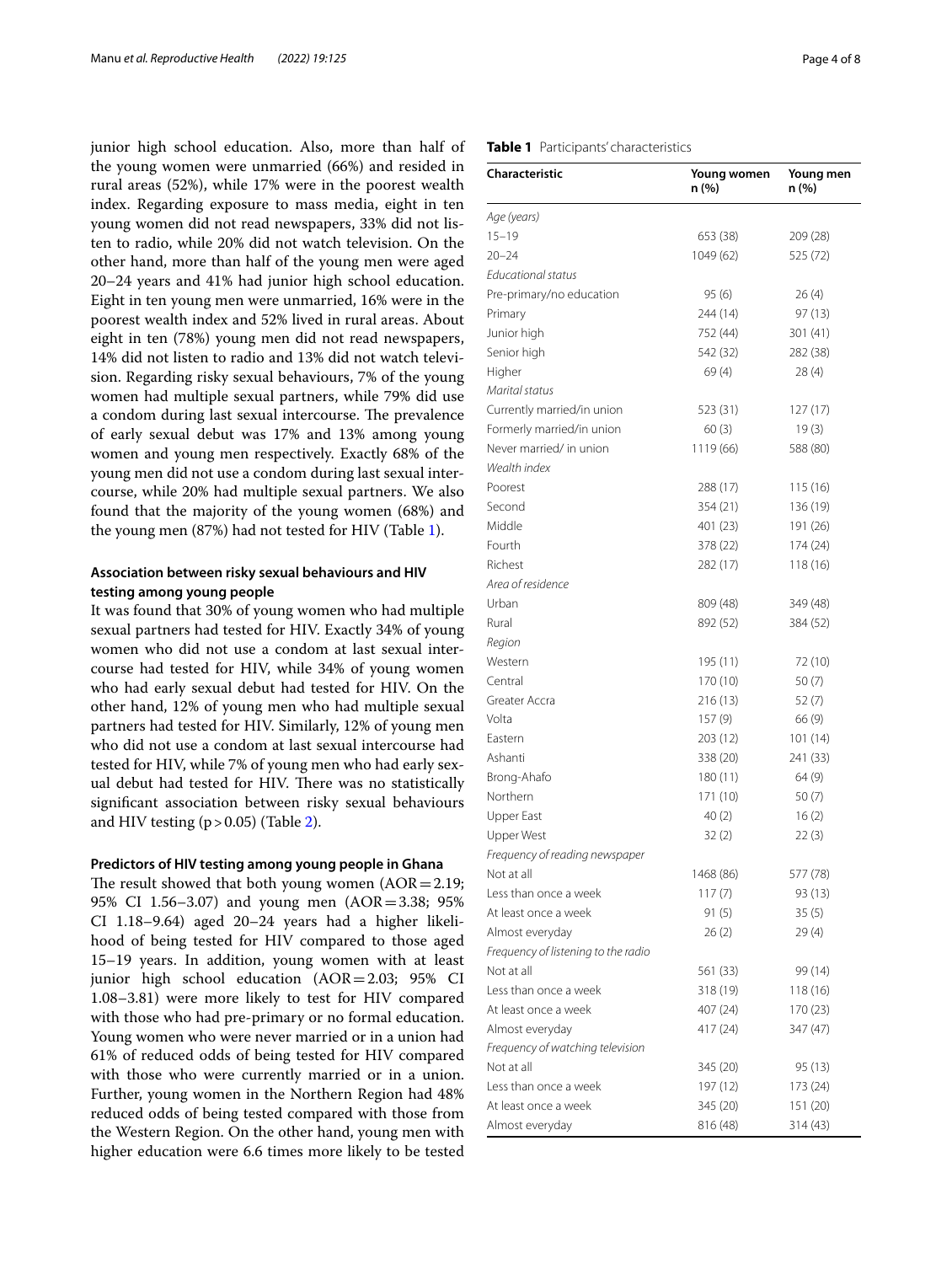## **Table 1** (continued)

| Characteristic                         | Young women<br>n (%) | Young men<br>n(%) |  |  |  |
|----------------------------------------|----------------------|-------------------|--|--|--|
| Age at first sexual intercourse        |                      |                   |  |  |  |
| 8-14 years (Early sexual debut)        | 228 (17)             | 94 (13)           |  |  |  |
| 15-24 years (Late sexual debut)        | 1413 (83)            | 639 (87)          |  |  |  |
| Condom used at last sexual intercourse |                      |                   |  |  |  |
| Yes                                    | 363(21)              | 233 (32)          |  |  |  |
| No                                     | 1339 (79)            | 501 (68)          |  |  |  |
| Multiple sexual partners               |                      |                   |  |  |  |
| Yes                                    | 116(7)               | 144 (20)          |  |  |  |
| No                                     | 1586 (93)            | 590 (80)          |  |  |  |
| Tested for HIV                         |                      |                   |  |  |  |
| Yes                                    | 549 (32)             | 92(13)            |  |  |  |
| No                                     | 1152 (68)            | 623 (87)          |  |  |  |

<span id="page-4-0"></span>**Table 2** Chi-square analysis of risky sexual behaviours and HIV testing among young people in Ghana

| Risky sexual                           | Young women         |                        | Young men n (%)            |                       |
|----------------------------------------|---------------------|------------------------|----------------------------|-----------------------|
| behaviours                             | Not tested<br>n (%) | <b>Tested</b><br>n (%) | <b>Not tested</b><br>n (%) | <b>Tested</b><br>n(%) |
| Age at first sexual intercourse        |                     |                        |                            |                       |
| 8-14 years (Early sexual<br>debut)     | 190 (66)            | 99 (34)                | 81 (93)                    | 6(7)                  |
| 15-24 years (Late sexual<br>debut)     | 963 (68)            | 451 (32)               | 541 (86)                   | 86 (14)               |
| Condom used at last sexual intercourse |                     |                        |                            |                       |
| Yes                                    | 263 (72)            | 100(28)                | 199 (86)                   | 32(14)                |
| No                                     | 890 (66)            | 449 (34)               | 423 (88)                   | 60 (12)               |
| Multiple sexual partners               |                     |                        |                            |                       |
| Yes                                    | 82 (70)             | 34 (30)                | 126 (88)                   | 17(12)                |
| No                                     | 1071 (68)           | 515 (32)               | 496 (87)                   | 76 (13)               |

compared with those with pre-primary or no formal education (AOR=6.65; 95% CI 0.42–7.75). Young men in the Central Region (AOR=6.55; 95% CI 1.72–24.99) and Volta Region (AOR=4.48; 95% CI 1.22–16.41) had higher likelihoods of being tested compared with those in the Western Region. Also, young men who read a newspaper at least once a week were 4 times more likely to test for HIV compared with those who did not read a newspaper ( $AOR = 4.01$ ; 95% CI 1.18-13.60). The effect of risky sexual behaviours on HIV testing was not statistically significant  $(p > 0.05)$  (Table [3\)](#page-4-1).

## **Discussion**

The prevalence of HIV testing was 32% among young women and 13% among young men. This implies that there was low uptake of HIV testing services among young people. Meaning that many young people do

<span id="page-4-1"></span>**Table 3** Binomial Logistic Regression analysis of risky sexual behaviour and HIV testing among young people in Ghana

| Characteristic                      | Young women<br>AOR (95% CI) | Young men<br>AOR (95% CI) |
|-------------------------------------|-----------------------------|---------------------------|
| Age (years)                         |                             |                           |
| $15 - 19$                           | 1 (ref)                     | 1 (ref)                   |
| $20 - 24$                           | 2.19 (1.56-3.07)*           | 3.38 (1.18-9.64)*         |
| Educational status                  |                             |                           |
| Pre-primary or no education         | 1 (ref)                     | $1$ (ref)                 |
| Primary                             | $1.44(0.71 - 2.93)$         | $0.27(0.03 - 1.91)$       |
| Junior high                         | $2.03(1.08 - 3.81)^*$       | $0.50(0.10 - 2.35)$       |
| Senior high                         | 2.04 (1.06-3.91)*           | $1.82(0.42 - 7.75)$       |
| Higher                              | 3.89 (1.65-9.13)*           | $6.65(0.42 - 7.75)^*$     |
| Marital status                      |                             |                           |
| Currently married/in union          | 1 (ref)                     | 1 (ref)                   |
| Formerly married/in union           | 1.49 (0.69-3.20)            | 2.03 (0.24-16.89)         |
| Never married/in union              | $0.39(0.27 - 0.56)^*$       | $0.67(0.27 - 1.64)$       |
| Wealth index                        |                             |                           |
| Poorest                             | $1$ (ref)                   | $1$ (ref)                 |
| Second                              | $1.05(0.65 - 1.70)$         | $0.50(0.15 - 1.67)$       |
| Middle                              | $1.13(0.65 - 1.97)$         | 1.32 (0.44–3.92)          |
| Fourth                              | 1.73 (0.96-3.13)            | $0.76(0.17 - 3.42)$       |
| Richest                             | 1.10 (0.59-2.07)            | $0.55(0.11 - 2.81)$       |
| Area of residence                   |                             |                           |
| Urban                               | $1$ (ref)                   | $1$ (ref)                 |
| Rural                               | $1.08(0.78 - 1.50)$         | 1.39 (0.64-3.03)          |
| Region                              |                             |                           |
| Western                             | 1 (ref)                     | $1$ (ref)                 |
| Central                             | $0.72(0.43 - 1.21)$         | 6.55 (1.72-24.99)*        |
| Greater Accra                       | $0.80(0.46 - 1.40)$         | 3.29 (0.77-13.89)         |
| Volta                               | $0.70(0.39 - 1.26)$         | 4.48 (1.22-16.41)*        |
| Eastern                             | $0.76(0.42 - 1.36)$         | $2.42(0.62 - 9.40)$       |
| Ashanti                             | $0.65(0.39 - 1.09)$         | $0.39(0.10 - 1.53)$       |
| Brong-Ahafo                         | $1.13(0.64 - 1.97)$         | $1.18(0.27 - 5.13)$       |
| Northern                            | $0.52(0.29 - 0.92)$ *       | $0.72(0.18 - 2.79)$       |
| Upper East                          | $0.66(0.35 - 1.27)$         | $1.29(0.20 - 8.19)$       |
| <b>Upper West</b>                   | $0.71(0.39 - 1.30)$         | $0.51(0.09 - 2.72)$       |
| Frequency of reading newspaper      |                             |                           |
| Not at all                          | $1$ (ref)                   | $1$ (ref)                 |
| Less than once a week               | 1.20 (0.74–1.97)            | 1.92 (0.66–5.59)          |
| At least once a week                | $1.21(0.59 - 2.46)$         | 4.01 (1.18-13.60)*        |
| Almost everyday                     | 1.74 (0.48–6.26)            | 2.57 (0.67–9.88)          |
| Frequency of listening to the radio |                             |                           |
| Not at all                          | $1$ (ref)                   | $1$ (ref)                 |
| Less than once a week               | $0.63$ (0.42-0.97)*         | 3.44 (0.92–12.85)         |
| At least once a week                | $0.82(0.56 - 1.21)$         | 2.21 (0.59-8.23)          |
| Almost everyday                     | 1.17 (0.81–1.67)            | 2.22 (0.68-7.24)          |
| Frequency of watching television    |                             |                           |
| Not at all                          | $1$ (ref)                   | $1$ (ref)                 |
| Less than once a week               | $0.75(0.44 - 1.28)$         | $0.72(0.23 - 2.30)$       |
| At least once a week                | $0.90(0.57 - 1.42)$         | $0.44(0.15 - 1.28)$       |
| Almost everyday                     | $1.17(0.77 - 1.78)$         | $0.48(0.16 - 1.38)$       |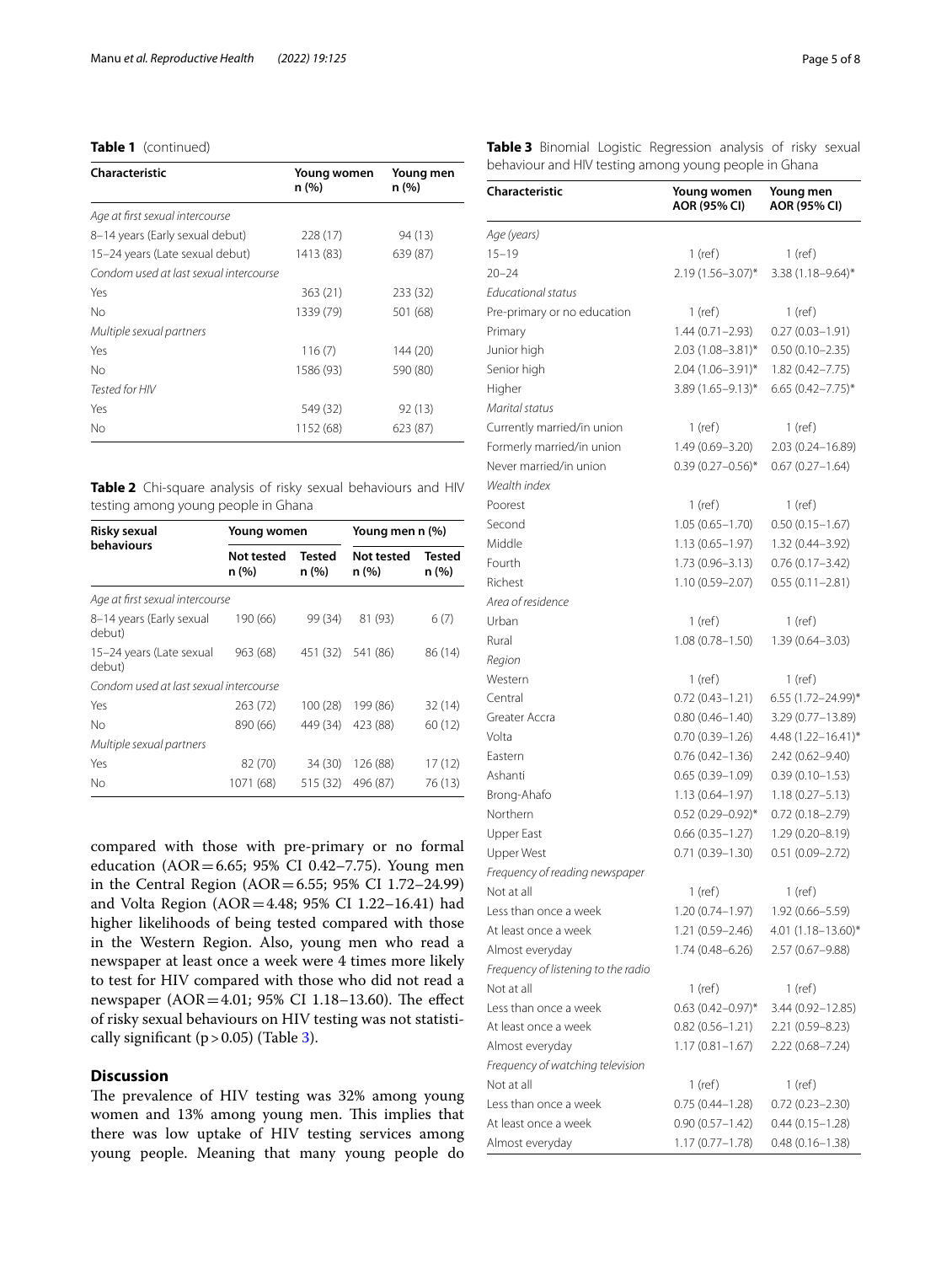**Table 3** (continued)

| Characteristic                         | Young women<br>AOR (95% CI) | Young men<br>AOR (95% CI) |  |
|----------------------------------------|-----------------------------|---------------------------|--|
| Age at first sexual intercourse        |                             |                           |  |
| 8-14 years (Early sexual debut)        | $1$ (ref)                   | $1$ (ref)                 |  |
| 15-24 years (Late sexual debut)        | $0.80(0.54 - 1.20)$         | $1.73(0.56 - 5.36)$       |  |
| Condom used at last sexual intercourse |                             |                           |  |
| Yes                                    | $1$ (ref)                   | $1$ (ref)                 |  |
| No                                     | $1.17(0.80 - 1.69)$         | $0.69(0.33 - 1.43)$       |  |
| Multiple sexual partners               |                             |                           |  |
| Yes                                    | $1$ (ref)                   | $1$ (ref)                 |  |
| No                                     | $0.99(0.54 - 1.81)$         | $1.29(0.57 - 2.94)$       |  |

 $*$  p-value  $<$  0.05

not know their HIV status, posing a threat to achieving Target 3.3 of the SDGs and the UNAIDS 95-95-95 target. This finding is supported by previous studies  $[11,$  $[11,$ [14\]](#page-7-13). For instance, a similar study among young people in South Africa revealed that 32.7% and 17.7% of young women and young men respectively had tested for HIV  $[22]$  $[22]$ . The prevalence in this study is higher than findings from a similar survey that was conducted a decade ago in the country (20% for young women and 9% for young men)  $[18]$  $[18]$ . This finding suggests that the proportion of young people who utilize HIV testing services has increased over time. The differences in findings may be explained by the implementation of HIV/AIDS and youth-friendly programmes over the last decade. For example, the Ghana Adolescent Health and Development programme received huge fnancial support from the UKAID through the Palladium Group in 2015. Through that support, more youth-friendly clinics were established across the country coupled with the refurbishing of old youth-friendly clinics and the training of youthfriendly health providers to provide age-appropriate health services, including voluntary HIV counselling and testing. Also, the Ghana AIDS Commission rolled out a number of campaigns, including the Heart-to-Heart and Free-to-Shine campaigns which among other things seek to increase the utilization of HIV testing services among persons living in Ghana [[20\]](#page-7-19).

We also found that young women were more likely to test for HIV compared with young men. A similar study among youth in four sub-Saharan Africa countries (Congo, Uganda, Nigeria and Mozambique) revealed that young men had lesser odds of being tested for HIV compared with young women [\[15\]](#page-7-14). Further, evidence shows that women are more likely to get tested for HIV than men [[23,](#page-7-22) [24](#page-7-23)]. In Ghana, voluntary HIV counselling and testing services have been integrated into antenatal care as part of measures to reduce perinatal HIV transmission [\[25](#page-7-24)]. Perhaps some of the young women in this study accessed antenatal care in the past, hence may explain the diferences in the uptake of HIV testing services across gender. The uptake of HIV testing services was infuenced by educational status. Young people with higher education were more likely to test for HIV compared with those who had no formal education. This finding has been supported by prior studies  $[11, 14]$  $[11, 14]$  $[11, 14]$  $[11, 14]$  $[11, 14]$ . For example, a study in Nigeria revealed that young people with senior high school education were two times more likely to have tested for HIV compared with those with no education [[26\]](#page-7-25). In addition, a survey in Tanzania revealed that young women with higher education had higher odds of being tested for HIV  $[11]$  $[11]$  $[11]$ . These findings are understandable because women with higher education can access and comprehend information about HIV infection, transmission and prevention. Also, highly educated women are more likely to be employed, hence they can afford HIV testing services. More importantly, education empowers women to make informed health-seeking decisions [\[14](#page-7-13)].

The findings of this study also revealed that married or in union women had higher chances of being tested for HIV compared with unmarried women. This finding is expected, because some faith-based organizations in Ghana recommend that potential couples get tested for HIV before marriage. This practices by faith-based organizations may explain why married young women were more likely to have tested for HIV. In addition, married women are more likely to access antenatal care. Further, young people between the ages of 20–24 years had higher likelihoods of being tested compared with those aged  $15-19$  years. This finding has been confirmed by a previous study in Techiman, suburb of Ghana, where a higher proportion of young people aged 20–24 years had tested for HIV compared with young people aged 15–19 years [\[17](#page-7-16)]. A possible reason is that young people aged 15–19 years (adolescents) face many barriers when accessing healthcare services. Some of these barriers include judgemental attitude of health providers, lack of privacy and confdentiality, fnancial constraints and inadequate information about testing centres [\[27](#page-7-26)]. In addition, the uptake of HIV testing services among young people was determined by geographical region. Young women in the Northern region were less likely to test for HIV, while young men in the Volta and Central regions were more likely to test for HIV. A similar study conducted in South African revealed geographical inequities in the uptake of HIV testing services among young people [[22](#page-7-21)]. In Ghana, there is an inequitable distribution of health care resources across regions. A considerable proportion of the health facilities and health workers are in the southern part of Ghana [[28](#page-7-27)]. Further, young people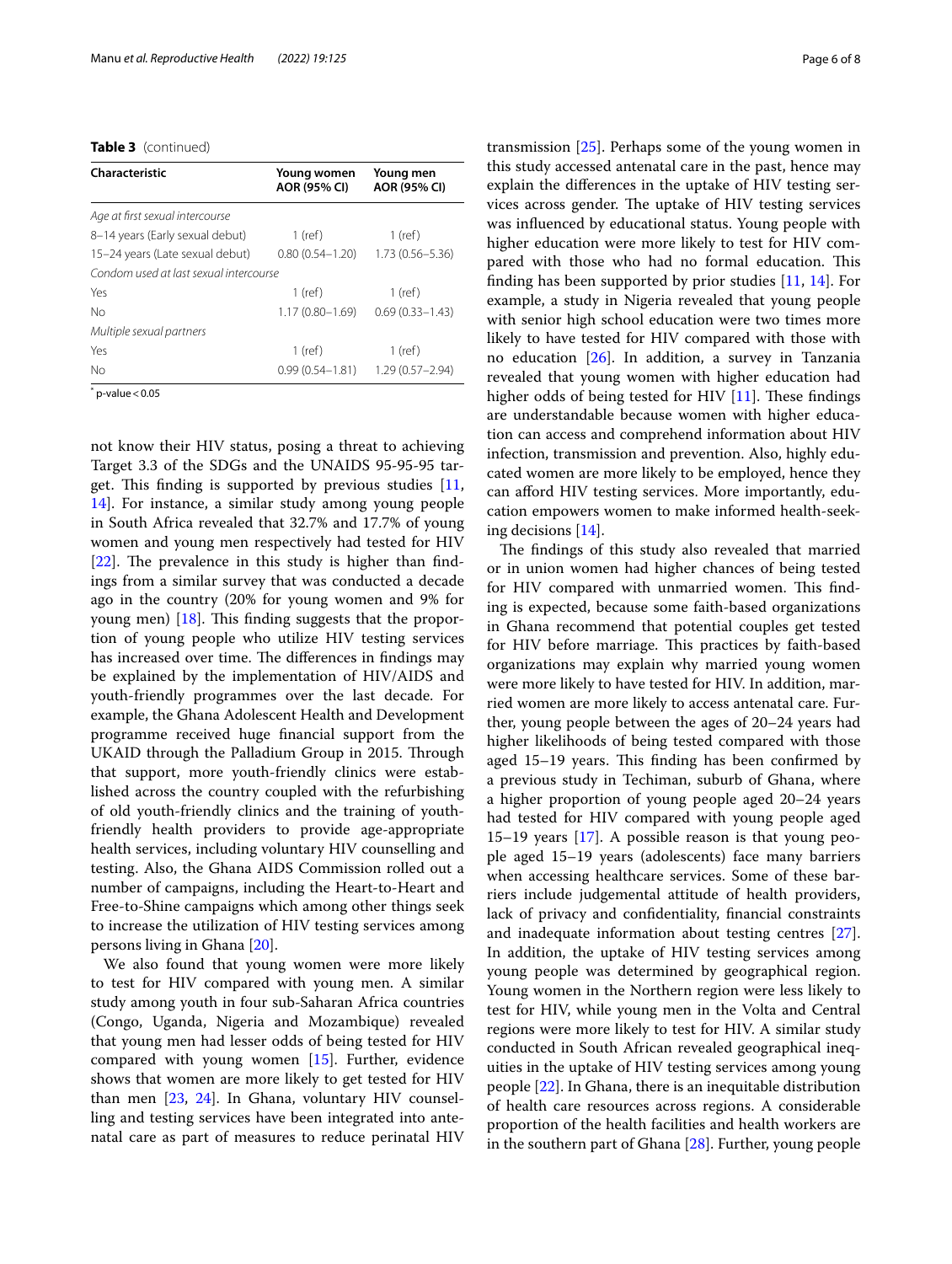exposed to mass media were more likely to be tested for HIV. These findings are expected, because young people exposed to mass media may have access to information on HIV transmission and prevention. Evidence shows that young people who are knowledgeable about HIV are more likely to utilize HIV testing services [\[29](#page-7-28)].

The result also showed that young people engaged in risky sexual behaviours, with the majority engaging in unprotected sex. Young people who engage in risky sexual behaviours are predisposed to HIV infections. A cross-sectional study in the Greater Accra region revealed that condom use among young people was low  $[17]$  $[17]$ . This finding was confirmed by another study in Ethiopia, where more than half of adolescents did not use a condom during sexual intercourse [[7\]](#page-7-6). We found no signifcant association between engaging in risky sexual behaviours and the uptake of HIV testing services. Similar studies also found no association between risky sexual behaviours and HIV testing  $[12, 30]$  $[12, 30]$  $[12, 30]$  $[12, 30]$  $[12, 30]$ . On the contrary, a study in Ethiopia revealed that young women who had multiple sexual partners were more likely to have tested for HIV  $[14]$  $[14]$ . The differences in findings may be attributed to disparities in contextual factors.

## **Implications and recommendations**

The findings from this study have implications for HIV policy and programming. The low use of condoms and HIV testing services among young people are matters of public health concern and require the attention of stakeholders. The findings imply that young people in Ghana are at a higher risk of HIV infection, yet they are unaware of their HIV status. These challenges pose threats to HIV prevention and treatment and may derail Ghana's eforts towards ending HIV as a public health threat by 2030. Moreover, young people who are unaware of their HIV status may be living with the disease unknowingly, hence they may transmit the virus to uninfected persons. The adverse efects of late detection of HIV cannot be overemphasized. It can lead to complications, poor health outcomes, disability and mortality. Since young people will determine the course of HIV in the future [[13](#page-7-12)], stakeholders, such as the Ghana AIDS Commission, Ministry of Health and Non-Governmental Organizations, must prioritize vulnerable young people in HIV intervention. Promoting formal education among young people will help increase the uptake of HIV testing services. In addition, stakeholders can leverage the mass media to disseminate information about HIV testing services to young people. There is also a need to educate young people about the consequences of risky sexual behaviours as well as promote condom use. This study provides relevant information for HIV prevention and control, yet it is not devoid of limitations. Surveys cannot explain the

many intricate views of participants regarding a subject matter; therefore, the fndings should be interpreted with caution. Notwithstanding, the fndings from this study can be generalized to the population because the data was nationally represented.

## **Conclusion**

This study demonstrated that the majority of the young people engaged in unprotected sexual intercourse and more than half had not tested for HIV. There was no signifcant association between engaging in risky sexual behaviours and the uptake of HIV testing services. The uptake of HIV testing was infuenced by older age, higher education and being married. There were regional disparities in the uptake of HIV testing services. Exposure to mass media was an enabling factor for utilization of HIV testing services. Going forward, HIV prevention interventions should prioritize young people who are unmarried, less educated and younger. Stakeholders can leverage the mass media to promote sex education and utilization of HIV testing services among young people.

#### **Abbreviations**

MICS: Multiple Indicator Cluster Survey; HIV: Human Immunodefciency Virus; AIDS: Acquired Immuno-Defciency Syndrome; UNICEF: United Nations International Children's Emergency Fund; CAPI: Computer Assisted Personal Interviewing; SDG: Sustainable Development Goal; SSA: Sub-Sahara Africa.

#### **Acknowledgements**

Emmanuel Anongeba Anaba is receiving funding as a Ph.D. candidate from the HRP Alliance, part of the UNDP-UNFPA-UNICEF-WHO-World Bank Special Programme of Research, Development and Research Training in Human Reproduction (HRP), a cosponsored programme executed by the World Health Organization (WHO), to complete his studies.

#### **Author contributions**

AM: Conceptualization, data curation, formal analysis, supervision, reviewing and editing. EAA: Formal analysis, writing of original draft, review and editing. JCA: Writing of original draft, review and editing. DOA: Supervision, reviewing and editing. KT: Supervision, reviewing and editing. All authors read and approved the fnal manuscript.

#### **Funding**

The authors did not receive any funding for this study.

#### **Availability of data and materials**

The data used in this study is owned by UNICEF, therefore, the authors cannot share the data. Interested persons can contact UNICEF for the data [\(https://](https://mics.unicef.org/surveys) [mics.unicef.org/surveys\)](https://mics.unicef.org/surveys). The authors confrm they did not have any special access or privileges to the data that other researchers would not have.

#### **Declarations**

## **Ethics approval and consent to participate**

The Ghana Health Service Ethics Review Committee approved the protocols for the 2017/18 MICS. Informed consent was obtained from all adult participants and parents of minors. A formal request to use the raw data was made to UNICEF through their website [\(https://mics.unicef.org/surveys](https://mics.unicef.org/surveys)). Permission to use the raw data was granted by UNICEF. The study was performed in accordance with relevant regulations and guidelines. Data used in this study were anonymized before use.